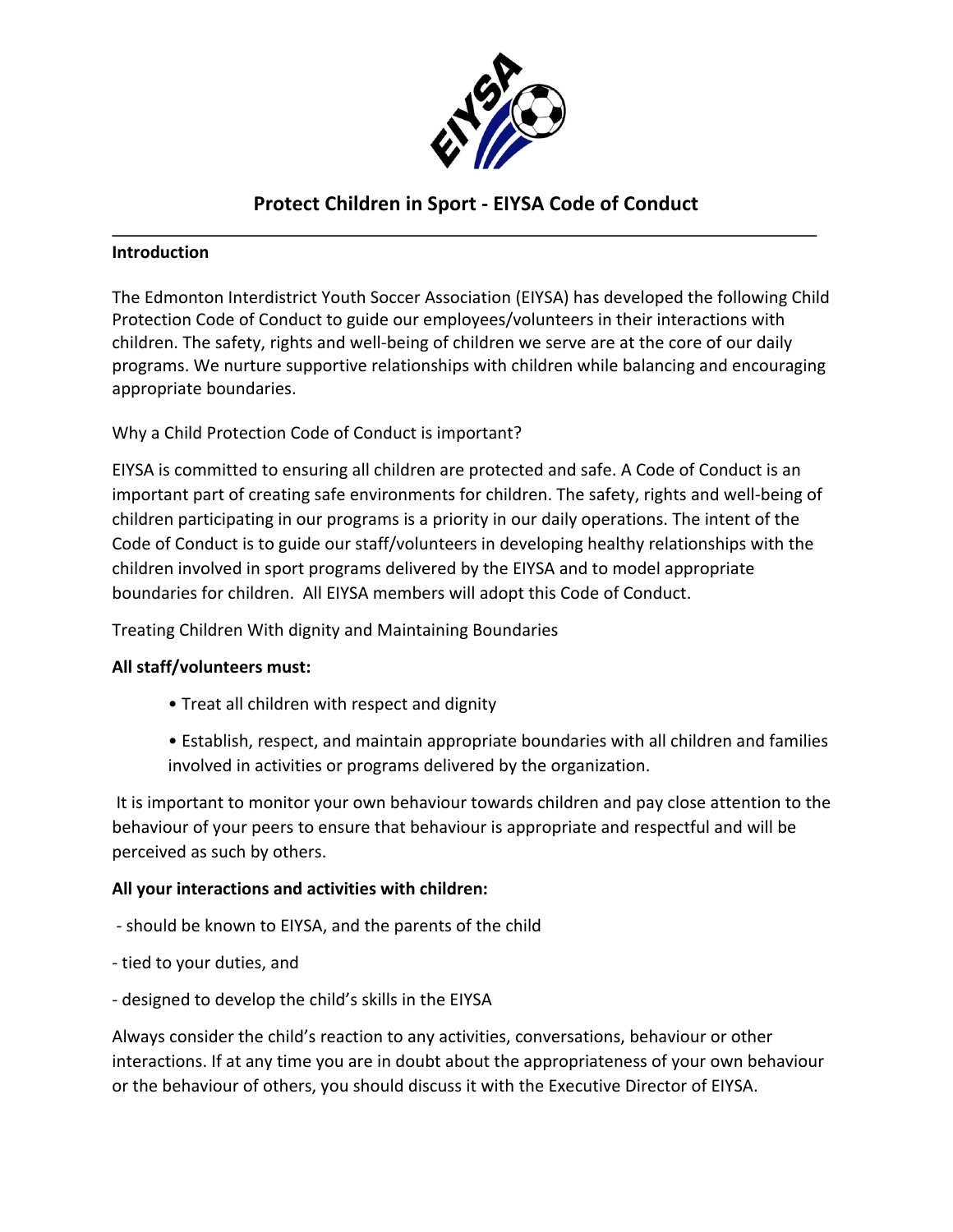Examples of unacceptable behaviour toward a child:

- embarrassing
- shaming
- blaming
- humiliating
- putting them down

General Rules of Behaviour

#### **Staff/volunteers of EIYSA must not:**

• Engage in any sort of physical contact with a child that may make the child, or a reasonable observer feel uncomfortable, or that may be seen by a reasonable observer to be violating reasonable boundaries.

• Engage in any communication with a child within or outside of duties with the child, that may make the child uncomfortable or that may be seen by a reasonable observer to be violating reasonable boundaries.

• Engage in any behaviour that goes against (or appears to go against) the organization's mandate, policies, or Code of Conduct to Protect Children, regardless of whether they are serving the organization at that moment

• Conduct their own investigation into allegations or suspicions of potentially illegal or inappropriate behaviour – it is a staff/volunteer's duty to report the matter to the designated person, Child Welfare Agency, or law enforcement, not to investigate.

What Constitutes Inappropriate Behaviour

#### **Inappropriate behaviour includes:**

1. Inappropriate Communication.

Communication with a child or his/her family outside of the context of duties for the organization, regardless of who initiated the exchange. For example:

• Personal phone calls not tied to duties with the child

• Electronic communications (email, text message, instant message, online chats, social networking including "friending", etc.) not tied to duties with the child

- Personal letters not tied to duties with the child
- Excessive communications (online or offline)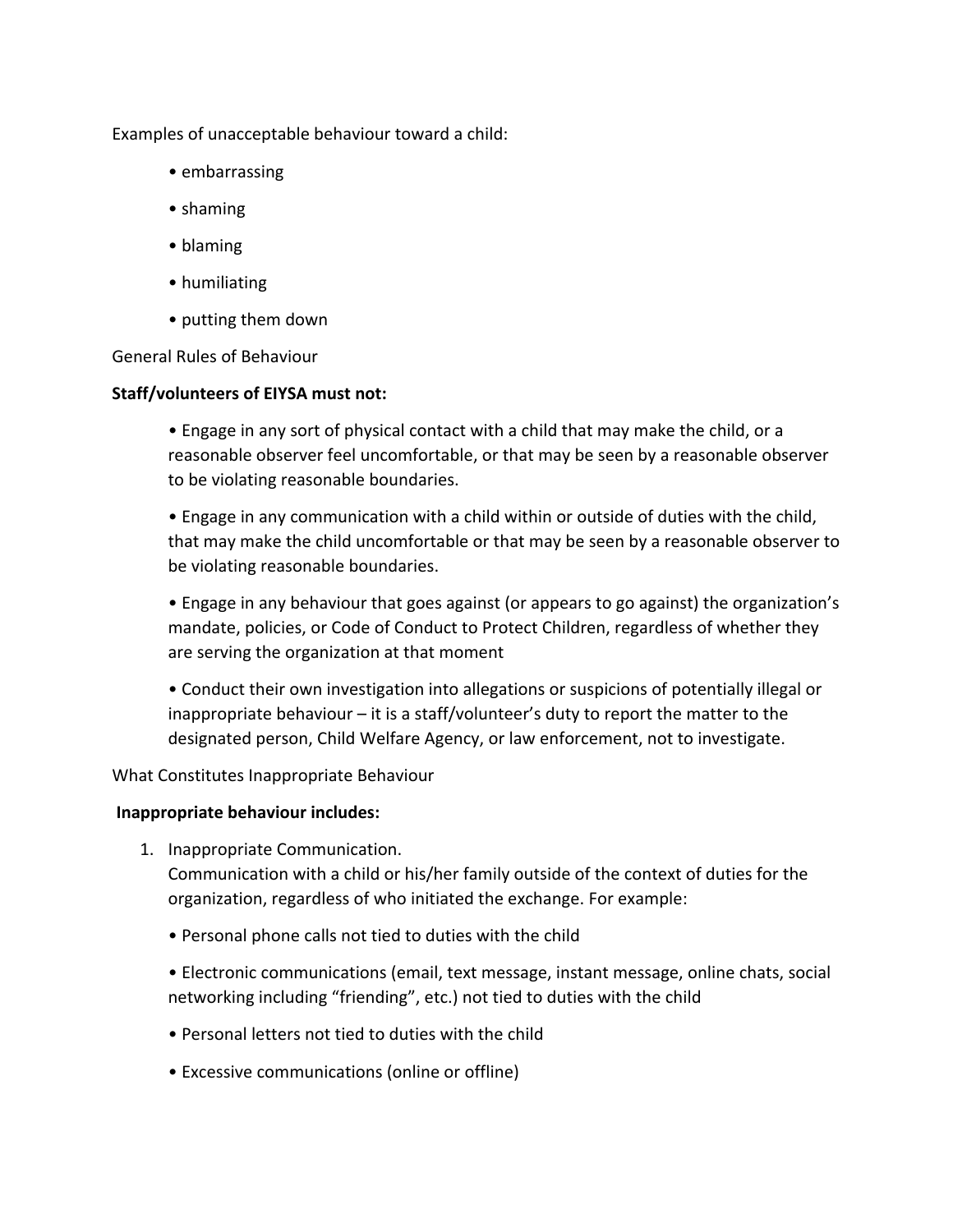2. Inappropriate Contact.

Spending unauthorized time with a child outside of designated duties with the EIYSA.

3. Favouritism.

Singling out a child or certain children and providing special privileges and attention. (for example, paying a lot of attention to, giving or sending personalized gifts, or allowing privileges that are excessive, unwarranted or inappropriate.)

4. Taking Personal Photos/Videos.

Using a personal cell phone, camera or video to take pictures of a child, or allowing any other person to do so, as well as uploading or copying any pictures you may have taken of a child to the Internet or any personal storage device. Pictures taken as part of your job duties are acceptable, however, the pictures are to remain with the organization and not be used by you in a personal capacity.

Inappropriate behaviour also includes:

- 5. Telling sexual jokes to a child or making comments to a child that are or is in any way suggestive, explicit or personal.
- 6. Showing a child material that is sexual in nature, including, signs, cartoons, graphic novels, calendars, literature, photographs, screen savers, or displaying such material in plain view of a child, or making such material available to a child
- 7. Intimidating or threatening a child
- 8. Making fun of a child

## **Inappropriate behaviour will not be tolerated, especially as it relates to the well-being of the children involved in activities or programs delivered by Edmonton Interdistrict Youth Soccer Association.**

Whether or not a behavior or action constitutes inappropriate behaviour will be a matter determined by EIYSA having regard to all the circumstances, including past behaviour, and allegations or suspicions related to such behaviour.

#### Reporting Requirements

All staff and volunteers must report suspected child sexual abuse, inappropriate behaviour or incidents that they become aware of, whether the behaviour or incidents were personally witnessed or not.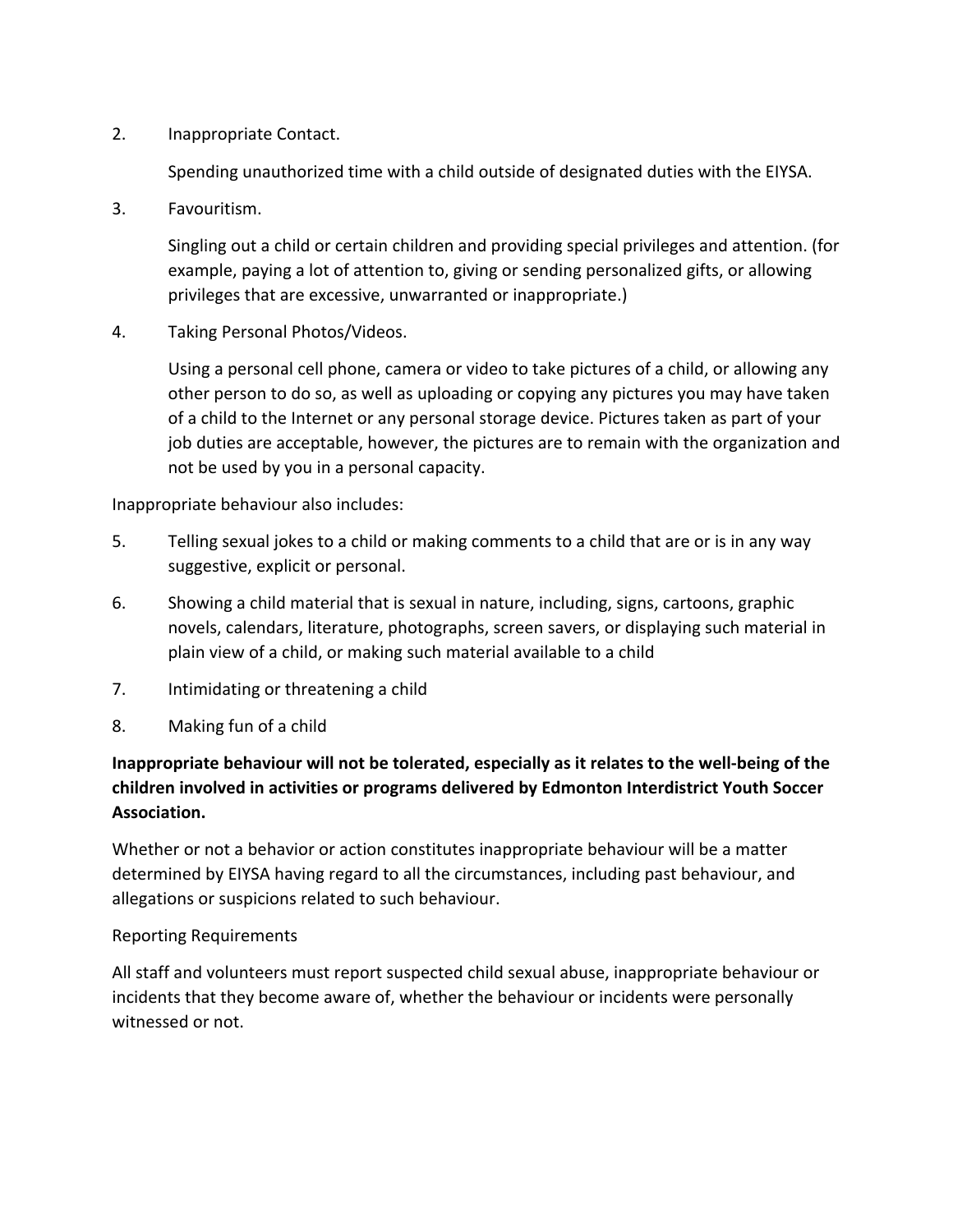#### **Where to report:**

1. All allegations or suspicions of **potentially illegal behaviour** (for example, child sexual abuse) that a staff/volunteer witnesses first-hand, must be promptly reported to police and/or child welfare.

2. To ensure the protection of all children in our care, all allegations or suspicions of **potentially illegal behaviour** that a staff/volunteer learns of must also be promptly reported to police and/or child welfare. Police and/or child welfare will make the determination as to whether the allegation or suspicion requires further investigation.

3. All allegations or suspicions of inappropriate behaviour (see above examples), that a staff/volunteer learns of or witnesses first-hand, must be reported to the Executive Director of Edmonton Interdistrict Youth Soccer Association by phone or email or by completing the EIYSA's Serious Occurrence Form.

Keep in mind that you may learn of potentially illegal or inappropriate behaviour through the child or some other third party, or you may witness it first-hand. Examples of the type behaviour you may learn of or witness and that you must report as set out above includes:

- a. Potentially Illegal behaviour by a Staff/Volunteer of the EIYSA
- b. Potential Illegal behaviour by a third party, such as a Parent, Teacher, Babysitter,

### Coach

If you are not sure whether the issue you have witnessed or heard about involves potentially illegal behaviour or inappropriate behaviour, discuss the issue with Edmonton Interdistrict Youth Soccer Association who will support you through the process.

### **Remember: You have an independent duty to report all suspicions of potentially illegal behaviour directly to police and/or child welfare.**

#### **Edmonton Interdistrict Youth Soccer Association Executive Director**

Dan Curtis 780-462-3537 exdir@eiysa.com

#### Follow up on Reporting

When an allegation or suspicion of potentially illegal behaviour is reported, police and/or a child welfare agency will be notified. The Edmonton Interdistrict Youth Soccer Association will follow up internally as appropriate.